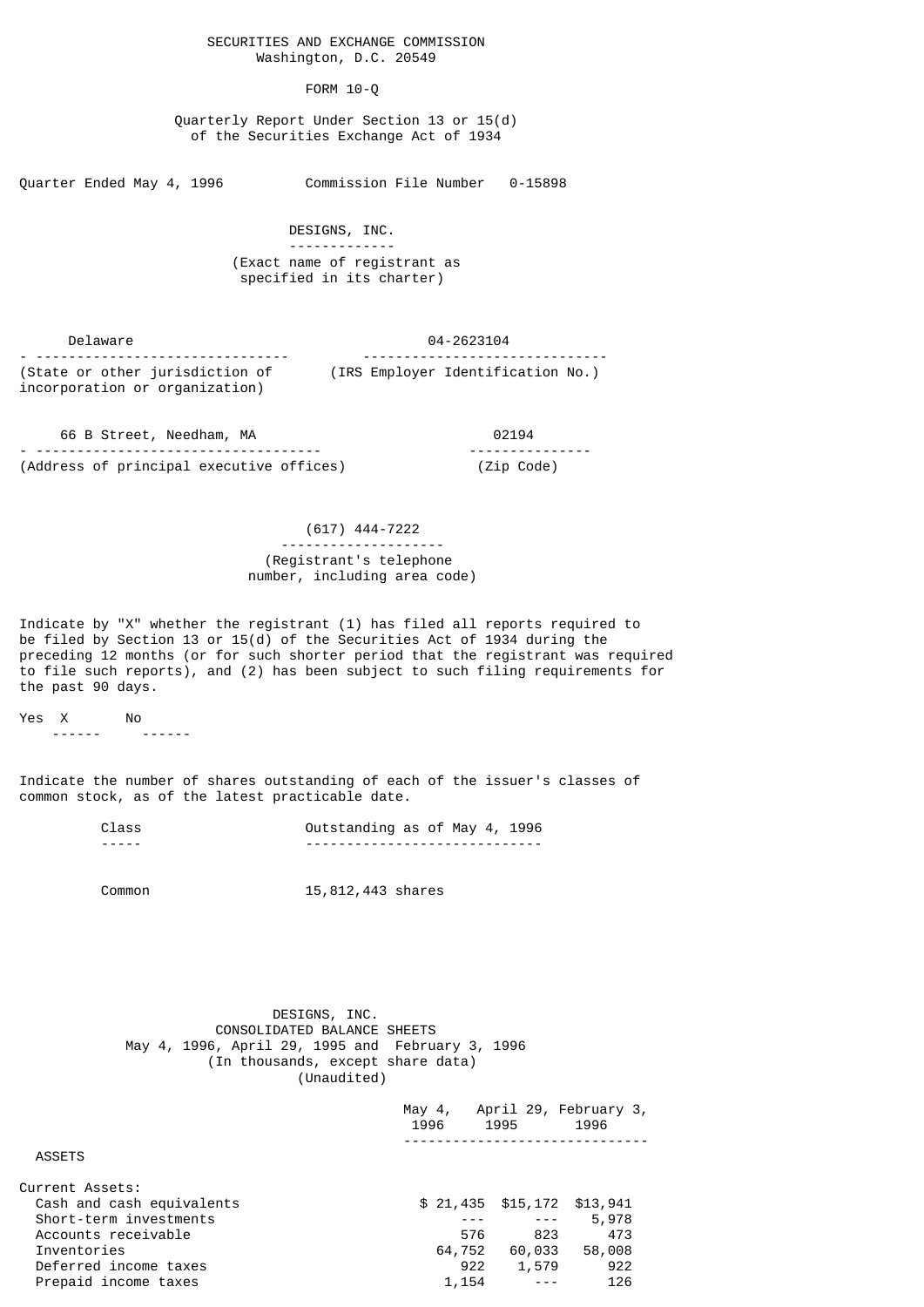| Pre-opening costs, net<br>Prepaid expenses                                                                                                                                                                        | 492                         |                                          | 1,067 884<br>4,021 1,223 3,842 |
|-------------------------------------------------------------------------------------------------------------------------------------------------------------------------------------------------------------------|-----------------------------|------------------------------------------|--------------------------------|
| Total current assets                                                                                                                                                                                              |                             |                                          | 93, 352 79, 897 84, 174        |
| Property and equipment, net of accumulated<br>depreciation and amortization                                                                                                                                       |                             | 39,281 28,863                            | 36,083                         |
| Other assets:                                                                                                                                                                                                     |                             |                                          |                                |
| Long-term investments                                                                                                                                                                                             |                             |                                          | 5,665 16,161 6,050             |
| Deferred income taxes                                                                                                                                                                                             |                             |                                          | 2,763 1,620 2,698              |
| Intangible assets                                                                                                                                                                                                 | 2,783                       | $- - - -$                                | 2,901                          |
| Other assets                                                                                                                                                                                                      |                             | 850 693                                  | 743                            |
| Total assets                                                                                                                                                                                                      |                             |                                          | \$144,694 \$127,234 \$132,649  |
|                                                                                                                                                                                                                   |                             |                                          | =========================      |
| LIABILITIES AND STOCKHOLDERS' EQUITY                                                                                                                                                                              |                             |                                          |                                |
| Current liabilities:                                                                                                                                                                                              |                             |                                          |                                |
| Accounts payable                                                                                                                                                                                                  | \$20,170                    | \$13,869                                 | \$8,185                        |
| Accrued expenses and other current                                                                                                                                                                                |                             |                                          |                                |
| liabilities                                                                                                                                                                                                       |                             |                                          | 9,886 7,531 8,346              |
| Accrued rent                                                                                                                                                                                                      |                             |                                          | $2,414$ $2,853$ $2,586$        |
| Income taxes payable                                                                                                                                                                                              | $\sim$ $\sim$ $\sim$ $\sim$ | 643                                      | $- - -$                        |
| Current portion of long-term note                                                                                                                                                                                 | 1,000                       | $- - -$                                  | 500                            |
| Total current liabilities                                                                                                                                                                                         | 33,470                      | 24,896                                   | 19,617                         |
| Long-term note payable                                                                                                                                                                                            | <b>---</b> - -              | $- - -$                                  | 500                            |
| Commitments and contingencies                                                                                                                                                                                     |                             |                                          |                                |
| Minority interest (Note 2)                                                                                                                                                                                        |                             | 6,371 4,799                              | 6,447                          |
| Stockholders' equity:<br>Preferred Stock, \$0.01 par value, 1,000,000 shares<br>authorized, none issued<br>Common Stock, \$0.01 par value, 50,000,000 shares<br>authorized, 15,812,000, 15,759,000 and 15,818,000 |                             |                                          |                                |
| shares issued at May 4, 1996, April 29, 1995 and                                                                                                                                                                  |                             |                                          |                                |
| February 3, 1996 respectively                                                                                                                                                                                     | 158                         | 157                                      | 158                            |
| Additional paid-in capital<br>Retained earnings                                                                                                                                                                   | 52,769<br>51,926            | 52,629<br>44,753                         | 52,767<br>53,160               |
|                                                                                                                                                                                                                   |                             |                                          |                                |
| Total stockholders' equity                                                                                                                                                                                        | 104,853                     | 97,539                                   | 106,085                        |
| Total liabilities and stockholders'equity                                                                                                                                                                         |                             | \$144,694 \$127,234 \$132,649<br>======= |                                |
|                                                                                                                                                                                                                   |                             |                                          |                                |

 The accompanying notes are an integral part of the consolidated financial statements.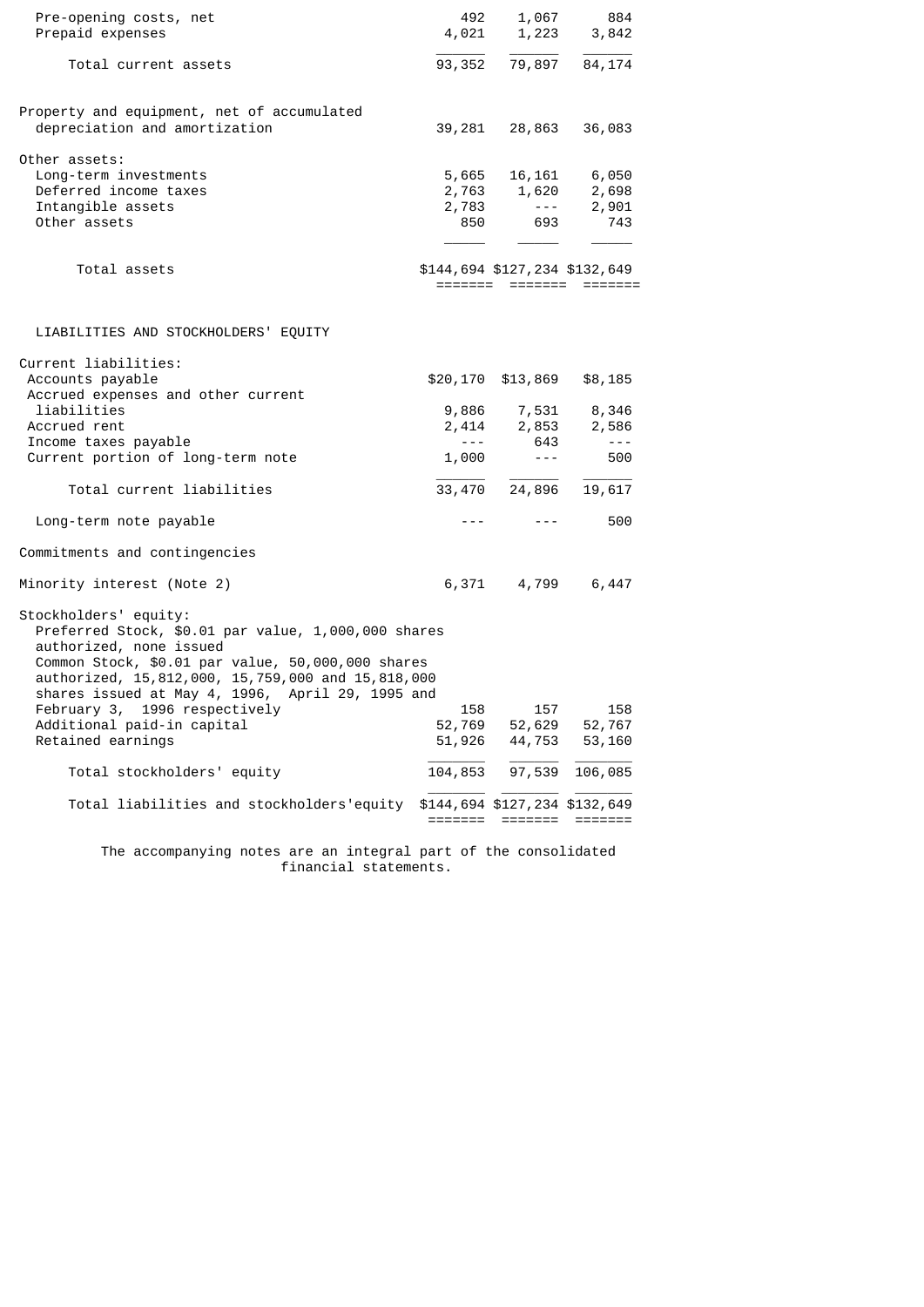## DESIGNS, INC. CONSOLIDATED STATEMENTS OF INCOME (In thousands, except per share data) (Unaudited)

|                                                                                                                      |                                                                                                                                                                                                                                                                                                                                                                                                                                                          | Three Months Ended<br>----------------                                                                                                                                                                                                                                                                                                                                                                                                                                                                    |                                                                                                                                                             | Twelve Months Ended<br><u>.</u>                                                                                                                                                                                                                                                                                                                                                                                                                                                                           |
|----------------------------------------------------------------------------------------------------------------------|----------------------------------------------------------------------------------------------------------------------------------------------------------------------------------------------------------------------------------------------------------------------------------------------------------------------------------------------------------------------------------------------------------------------------------------------------------|-----------------------------------------------------------------------------------------------------------------------------------------------------------------------------------------------------------------------------------------------------------------------------------------------------------------------------------------------------------------------------------------------------------------------------------------------------------------------------------------------------------|-------------------------------------------------------------------------------------------------------------------------------------------------------------|-----------------------------------------------------------------------------------------------------------------------------------------------------------------------------------------------------------------------------------------------------------------------------------------------------------------------------------------------------------------------------------------------------------------------------------------------------------------------------------------------------------|
|                                                                                                                      |                                                                                                                                                                                                                                                                                                                                                                                                                                                          | May 4, April 29, May 4, April 29,<br>1996 1997<br>1995                                                                                                                                                                                                                                                                                                                                                                                                                                                    | 1996 1997                                                                                                                                                   | 1995                                                                                                                                                                                                                                                                                                                                                                                                                                                                                                      |
| Sales                                                                                                                |                                                                                                                                                                                                                                                                                                                                                                                                                                                          | \$59,336 \$57,337                                                                                                                                                                                                                                                                                                                                                                                                                                                                                         | \$302,932 \$274,287                                                                                                                                         |                                                                                                                                                                                                                                                                                                                                                                                                                                                                                                           |
| Cost of goods sold including<br>occupancy                                                                            | ------                                                                                                                                                                                                                                                                                                                                                                                                                                                   | 43, 179 41, 140<br>$\begin{array}{cccccccccccccc} \multicolumn{2}{c}{} & \multicolumn{2}{c}{} & \multicolumn{2}{c}{} & \multicolumn{2}{c}{} & \multicolumn{2}{c}{} & \multicolumn{2}{c}{} & \multicolumn{2}{c}{} & \multicolumn{2}{c}{} & \multicolumn{2}{c}{} & \multicolumn{2}{c}{} & \multicolumn{2}{c}{} & \multicolumn{2}{c}{} & \multicolumn{2}{c}{} & \multicolumn{2}{c}{} & \multicolumn{2}{c}{} & \multicolumn{2}{c}{} & \multicolumn{2}{c}{} & \multicolumn{2}{c}{} & \multicolumn{2}{c}{} & \$ | --------                                                                                                                                                    | 213,895 187,173<br>$\begin{array}{cccccccccccccc} \multicolumn{2}{c}{} & \multicolumn{2}{c}{} & \multicolumn{2}{c}{} & \multicolumn{2}{c}{} & \multicolumn{2}{c}{} & \multicolumn{2}{c}{} & \multicolumn{2}{c}{} & \multicolumn{2}{c}{} & \multicolumn{2}{c}{} & \multicolumn{2}{c}{} & \multicolumn{2}{c}{} & \multicolumn{2}{c}{} & \multicolumn{2}{c}{} & \multicolumn{2}{c}{} & \multicolumn{2}{c}{} & \multicolumn{2}{c}{} & \multicolumn{2}{c}{} & \multicolumn{2}{c}{} & \multicolumn{2}{c}{} & \$ |
| Gross profit                                                                                                         | 16,157                                                                                                                                                                                                                                                                                                                                                                                                                                                   | 16,197                                                                                                                                                                                                                                                                                                                                                                                                                                                                                                    | 89,037 87,114                                                                                                                                               |                                                                                                                                                                                                                                                                                                                                                                                                                                                                                                           |
| Expenses:<br>Selling, general and<br>administrative<br>Restructuring (income)<br>Depreciation and amortization 2,484 | 16,060<br>$\mathcal{L}^{\mathcal{A}}\mathcal{A}^{\mathcal{B}}\mathcal{A}^{\mathcal{B}}\mathcal{A}^{\mathcal{B}}\mathcal{A}^{\mathcal{B}}\mathcal{A}^{\mathcal{B}}\mathcal{A}^{\mathcal{B}}\mathcal{A}^{\mathcal{B}}\mathcal{A}^{\mathcal{B}}\mathcal{A}^{\mathcal{B}}\mathcal{A}^{\mathcal{B}}\mathcal{A}^{\mathcal{B}}\mathcal{A}^{\mathcal{B}}\mathcal{A}^{\mathcal{B}}\mathcal{A}^{\mathcal{B}}\mathcal{A}^{\mathcal{B}}\mathcal{A}^{\mathcal{B$<br>. | 14,176<br>(2, 200)<br>1,864                                                                                                                                                                                                                                                                                                                                                                                                                                                                               | 70,991<br>$\sim$ 100 $\pm$<br>7,253                                                                                                                         | 55,802<br>(5, 400)<br>7,112                                                                                                                                                                                                                                                                                                                                                                                                                                                                               |
| Total expenses                                                                                                       | 18,544                                                                                                                                                                                                                                                                                                                                                                                                                                                   | 13,840<br>. <b>.</b>                                                                                                                                                                                                                                                                                                                                                                                                                                                                                      | 78,244                                                                                                                                                      | 57,514                                                                                                                                                                                                                                                                                                                                                                                                                                                                                                    |
| Operating income (loss)                                                                                              |                                                                                                                                                                                                                                                                                                                                                                                                                                                          | $(2,387)$ 2,357                                                                                                                                                                                                                                                                                                                                                                                                                                                                                           | 10,793                                                                                                                                                      | 29,600                                                                                                                                                                                                                                                                                                                                                                                                                                                                                                    |
| Interest expense<br>Interest income                                                                                  | 44<br>318                                                                                                                                                                                                                                                                                                                                                                                                                                                | 22<br>471<br>$\frac{1}{2} \frac{1}{2} \frac{1}{2} \frac{1}{2} \frac{1}{2} \frac{1}{2} \frac{1}{2} \frac{1}{2}$                                                                                                                                                                                                                                                                                                                                                                                            | 218<br>$\frac{1}{2} \left( \frac{1}{2} \right) \left( \frac{1}{2} \right) \left( \frac{1}{2} \right) \left( \frac{1}{2} \right) \left( \frac{1}{2} \right)$ | 110<br>1,438 1,546<br>$\frac{1}{2} \left( \frac{1}{2} \right) \left( \frac{1}{2} \right) \left( \frac{1}{2} \right) \left( \frac{1}{2} \right) \left( \frac{1}{2} \right) \left( \frac{1}{2} \right) \left( \frac{1}{2} \right) \left( \frac{1}{2} \right) \left( \frac{1}{2} \right) \left( \frac{1}{2} \right) \left( \frac{1}{2} \right) \left( \frac{1}{2} \right) \left( \frac{1}{2} \right) \left( \frac{1}{2} \right) \left( \frac{1}{2} \right) \left( \frac{1}{2} \right) \left( \frac$          |
| Income (loss) before minority<br>interest and income taxes<br>Less minority interest                                 | (145)                                                                                                                                                                                                                                                                                                                                                                                                                                                    | $(2, 113)$ 2,806<br>91                                                                                                                                                                                                                                                                                                                                                                                                                                                                                    | 12,013<br>140                                                                                                                                               | 31,036<br>91                                                                                                                                                                                                                                                                                                                                                                                                                                                                                              |
|                                                                                                                      | $- - - - - -$                                                                                                                                                                                                                                                                                                                                                                                                                                            | $\frac{1}{2} \left( \frac{1}{2} \right) \left( \frac{1}{2} \right) \left( \frac{1}{2} \right) \left( \frac{1}{2} \right) \left( \frac{1}{2} \right) \left( \frac{1}{2} \right)$                                                                                                                                                                                                                                                                                                                           | ------                                                                                                                                                      | ------                                                                                                                                                                                                                                                                                                                                                                                                                                                                                                    |
| Income (loss) before<br>income taxes                                                                                 |                                                                                                                                                                                                                                                                                                                                                                                                                                                          | $(1,968)$ 2,715                                                                                                                                                                                                                                                                                                                                                                                                                                                                                           | 11,873                                                                                                                                                      | 30,945                                                                                                                                                                                                                                                                                                                                                                                                                                                                                                    |
| Provision (benefit) for<br>income taxes                                                                              | (823)                                                                                                                                                                                                                                                                                                                                                                                                                                                    | 1,118<br>$\frac{1}{2} \frac{1}{2} \frac{1}{2} \frac{1}{2} \frac{1}{2} \frac{1}{2} \frac{1}{2} \frac{1}{2} \frac{1}{2} \frac{1}{2}$                                                                                                                                                                                                                                                                                                                                                                        | 4,819<br>------                                                                                                                                             | 12,545                                                                                                                                                                                                                                                                                                                                                                                                                                                                                                    |
| Net income (loss)                                                                                                    | \$(1, 145)<br>======                                                                                                                                                                                                                                                                                                                                                                                                                                     | \$1,597<br>=====                                                                                                                                                                                                                                                                                                                                                                                                                                                                                          | \$7,054<br>=====                                                                                                                                            | \$18,400<br>======                                                                                                                                                                                                                                                                                                                                                                                                                                                                                        |
| Net income (loss) per common<br>and common equivalent share<br>\$<br>Weighted average common and                     | (0.07)                                                                                                                                                                                                                                                                                                                                                                                                                                                   | \$0.10                                                                                                                                                                                                                                                                                                                                                                                                                                                                                                    | \$0.45                                                                                                                                                      | \$<br>1.16                                                                                                                                                                                                                                                                                                                                                                                                                                                                                                |
| common equivalent shares<br>outstanding                                                                              | 15,812                                                                                                                                                                                                                                                                                                                                                                                                                                                   | 15,756                                                                                                                                                                                                                                                                                                                                                                                                                                                                                                    | 15,778                                                                                                                                                      | 15,867                                                                                                                                                                                                                                                                                                                                                                                                                                                                                                    |

 The accompanying notes are an integral part of the consolidated financial statements.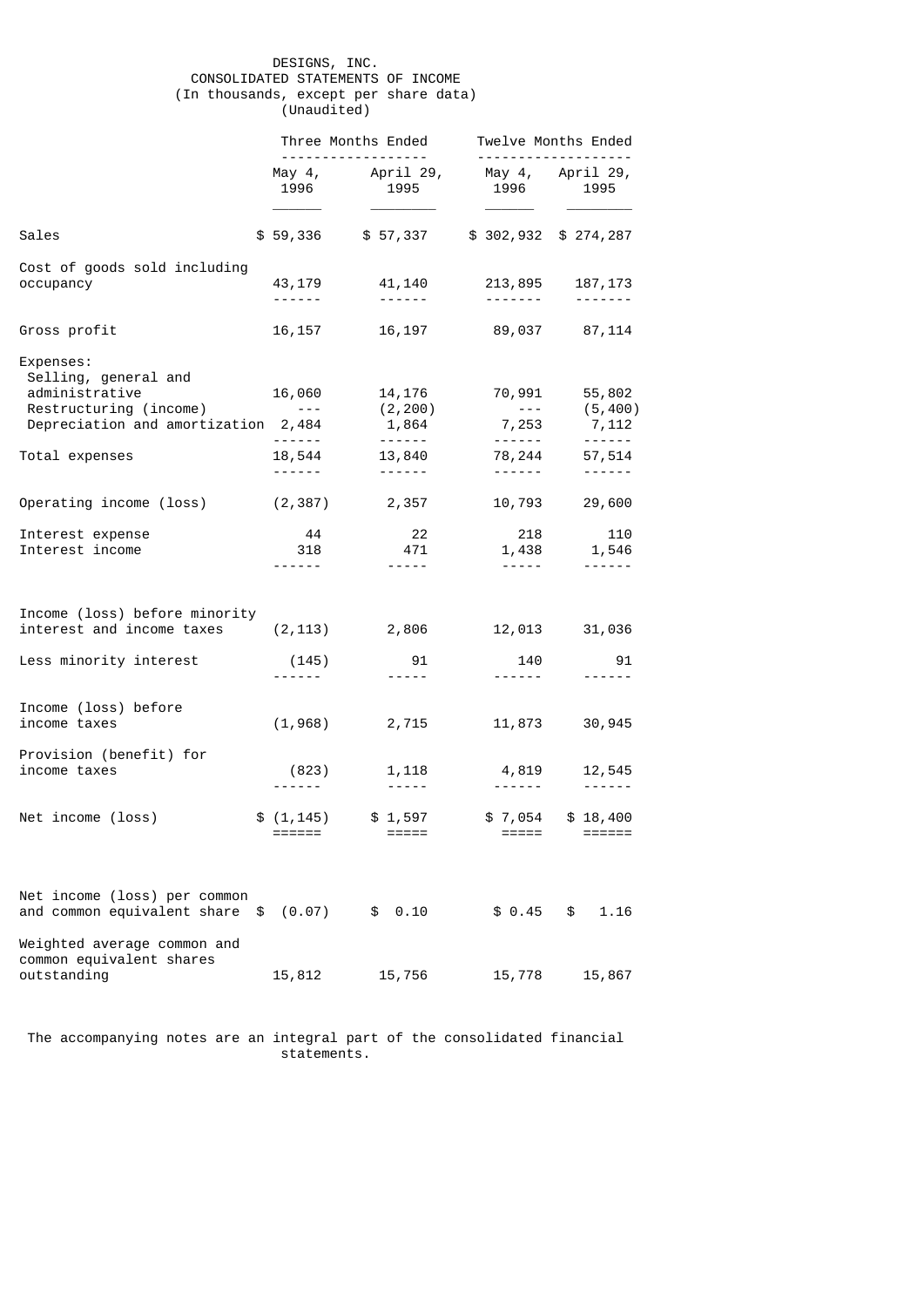## DESIGNS, INC. STATEMENTS OF CASH FLOWS (In thousands- Unaudited)

|                                                                                                                                                                                                                                               | Three Months Ended                                                                                                                                                                                                                                                                                                                                                                                                                                                         |                                                                                                                                                                                                                                                                                                                                                                                                                                                                                        |
|-----------------------------------------------------------------------------------------------------------------------------------------------------------------------------------------------------------------------------------------------|----------------------------------------------------------------------------------------------------------------------------------------------------------------------------------------------------------------------------------------------------------------------------------------------------------------------------------------------------------------------------------------------------------------------------------------------------------------------------|----------------------------------------------------------------------------------------------------------------------------------------------------------------------------------------------------------------------------------------------------------------------------------------------------------------------------------------------------------------------------------------------------------------------------------------------------------------------------------------|
|                                                                                                                                                                                                                                               | <u>.</u><br>1996                                                                                                                                                                                                                                                                                                                                                                                                                                                           | May $4,$ April 29,<br>1995                                                                                                                                                                                                                                                                                                                                                                                                                                                             |
|                                                                                                                                                                                                                                               |                                                                                                                                                                                                                                                                                                                                                                                                                                                                            |                                                                                                                                                                                                                                                                                                                                                                                                                                                                                        |
| Net (loss) income<br>Adjustments to reconcile to net cash<br>provided by operating activities:                                                                                                                                                | $$(1, 145)$ $$1, 597$                                                                                                                                                                                                                                                                                                                                                                                                                                                      |                                                                                                                                                                                                                                                                                                                                                                                                                                                                                        |
| Depreciation and amortization                                                                                                                                                                                                                 |                                                                                                                                                                                                                                                                                                                                                                                                                                                                            | 2,484 1,864                                                                                                                                                                                                                                                                                                                                                                                                                                                                            |
| Deferred income taxes                                                                                                                                                                                                                         | (65)                                                                                                                                                                                                                                                                                                                                                                                                                                                                       | $\sim$ $\sim$ $\sim$ $\sim$                                                                                                                                                                                                                                                                                                                                                                                                                                                            |
| Minority interest                                                                                                                                                                                                                             | (145)                                                                                                                                                                                                                                                                                                                                                                                                                                                                      | 91                                                                                                                                                                                                                                                                                                                                                                                                                                                                                     |
| Loss on sale of investments<br>(Gain) loss from disposal of property and equipment (6)                                                                                                                                                        | 17                                                                                                                                                                                                                                                                                                                                                                                                                                                                         | $\sim$ $\sim$ $\sim$<br>74                                                                                                                                                                                                                                                                                                                                                                                                                                                             |
|                                                                                                                                                                                                                                               |                                                                                                                                                                                                                                                                                                                                                                                                                                                                            |                                                                                                                                                                                                                                                                                                                                                                                                                                                                                        |
| Changes in operating assets and<br>liabilities:                                                                                                                                                                                               |                                                                                                                                                                                                                                                                                                                                                                                                                                                                            |                                                                                                                                                                                                                                                                                                                                                                                                                                                                                        |
| Accounts receivable                                                                                                                                                                                                                           | 97                                                                                                                                                                                                                                                                                                                                                                                                                                                                         | 3,400                                                                                                                                                                                                                                                                                                                                                                                                                                                                                  |
| Inventories                                                                                                                                                                                                                                   |                                                                                                                                                                                                                                                                                                                                                                                                                                                                            |                                                                                                                                                                                                                                                                                                                                                                                                                                                                                        |
| Prepaid expenses                                                                                                                                                                                                                              | (53)                                                                                                                                                                                                                                                                                                                                                                                                                                                                       | $(6, 744)$ $(7, 384)$<br>(53) (10)<br>(10)                                                                                                                                                                                                                                                                                                                                                                                                                                             |
| Income taxes payable                                                                                                                                                                                                                          |                                                                                                                                                                                                                                                                                                                                                                                                                                                                            | $(1, 154)$ 643                                                                                                                                                                                                                                                                                                                                                                                                                                                                         |
| Accounts payable                                                                                                                                                                                                                              |                                                                                                                                                                                                                                                                                                                                                                                                                                                                            | 11,985 659<br>2,002 1,547                                                                                                                                                                                                                                                                                                                                                                                                                                                              |
| Accrued expenses and other current                                                                                                                                                                                                            |                                                                                                                                                                                                                                                                                                                                                                                                                                                                            |                                                                                                                                                                                                                                                                                                                                                                                                                                                                                        |
| liabilities<br>Accrued rent                                                                                                                                                                                                                   |                                                                                                                                                                                                                                                                                                                                                                                                                                                                            | $(172)$ $(4, 689)$                                                                                                                                                                                                                                                                                                                                                                                                                                                                     |
|                                                                                                                                                                                                                                               | $\frac{1}{2} \left( \frac{1}{2} \right) \left( \frac{1}{2} \right) \left( \frac{1}{2} \right) \left( \frac{1}{2} \right) \left( \frac{1}{2} \right) \left( \frac{1}{2} \right) \left( \frac{1}{2} \right) \left( \frac{1}{2} \right) \left( \frac{1}{2} \right) \left( \frac{1}{2} \right) \left( \frac{1}{2} \right) \left( \frac{1}{2} \right) \left( \frac{1}{2} \right) \left( \frac{1}{2} \right) \left( \frac{1}{2} \right) \left( \frac{1}{2} \right) \left( \frac$ | $\frac{1}{2} \left( \frac{1}{2} \right) \left( \frac{1}{2} \right) \left( \frac{1}{2} \right) \left( \frac{1}{2} \right) \left( \frac{1}{2} \right) \left( \frac{1}{2} \right) \left( \frac{1}{2} \right) \left( \frac{1}{2} \right) \left( \frac{1}{2} \right) \left( \frac{1}{2} \right) \left( \frac{1}{2} \right) \left( \frac{1}{2} \right) \left( \frac{1}{2} \right) \left( \frac{1}{2} \right) \left( \frac{1}{2} \right) \left( \frac{1}{2} \right) \left( \frac$             |
| Net cash provided by (used for)                                                                                                                                                                                                               |                                                                                                                                                                                                                                                                                                                                                                                                                                                                            | $7,101$ $(2,208)$                                                                                                                                                                                                                                                                                                                                                                                                                                                                      |
| operating activities                                                                                                                                                                                                                          | =====                                                                                                                                                                                                                                                                                                                                                                                                                                                                      | $=$ $=$ $=$ $=$ $=$                                                                                                                                                                                                                                                                                                                                                                                                                                                                    |
| Cash flows from investing activities:<br>Additions to property and equipment<br>Incurrence of pre-opening costs<br>Proceeds from disposal of property & equipment<br>Sale and maturity of investments<br>Reduction (Increase) in other assets | 8<br>8<br>6,190<br>57                                                                                                                                                                                                                                                                                                                                                                                                                                                      | $(5, 872)$ $(4, 423)$<br>(777)<br>170<br>- 53<br>(77)                                                                                                                                                                                                                                                                                                                                                                                                                                  |
|                                                                                                                                                                                                                                               | $- - - - -$                                                                                                                                                                                                                                                                                                                                                                                                                                                                | $\begin{array}{cccccccccccccc} \multicolumn{2}{c}{} & \multicolumn{2}{c}{} & \multicolumn{2}{c}{} & \multicolumn{2}{c}{} & \multicolumn{2}{c}{} & \multicolumn{2}{c}{} & \multicolumn{2}{c}{} & \multicolumn{2}{c}{} & \multicolumn{2}{c}{} & \multicolumn{2}{c}{} & \multicolumn{2}{c}{} & \multicolumn{2}{c}{} & \multicolumn{2}{c}{} & \multicolumn{2}{c}{} & \multicolumn{2}{c}{} & \multicolumn{2}{c}{} & \multicolumn{2}{c}{} & \multicolumn{2}{c}{} & \multicolumn{2}{c}{} & \$ |
| Net cash provided by (used in) investing activities                                                                                                                                                                                           | $=$ $=$ $=$ $-$                                                                                                                                                                                                                                                                                                                                                                                                                                                            | 391 (5,054)<br>$=$ $=$ $=$ $=$ $=$ $=$                                                                                                                                                                                                                                                                                                                                                                                                                                                 |
| Cash flows from financing activities:                                                                                                                                                                                                         |                                                                                                                                                                                                                                                                                                                                                                                                                                                                            |                                                                                                                                                                                                                                                                                                                                                                                                                                                                                        |
| Issuance of common stock under option program (1)                                                                                                                                                                                             | $2^{\circ}$<br>------                                                                                                                                                                                                                                                                                                                                                                                                                                                      | 10                                                                                                                                                                                                                                                                                                                                                                                                                                                                                     |
| Net cash provided by financing activities                                                                                                                                                                                                     | $\overline{2}$                                                                                                                                                                                                                                                                                                                                                                                                                                                             | $- - - - -$<br>10                                                                                                                                                                                                                                                                                                                                                                                                                                                                      |
|                                                                                                                                                                                                                                               | =====                                                                                                                                                                                                                                                                                                                                                                                                                                                                      | $=$ $=$ $=$ $=$ $=$                                                                                                                                                                                                                                                                                                                                                                                                                                                                    |
| Net increase (decrease) in cash and cash equivalents                                                                                                                                                                                          | 7,494                                                                                                                                                                                                                                                                                                                                                                                                                                                                      | (7, 252)                                                                                                                                                                                                                                                                                                                                                                                                                                                                               |
| Beginning of the year                                                                                                                                                                                                                         | 13,941                                                                                                                                                                                                                                                                                                                                                                                                                                                                     | 22,424                                                                                                                                                                                                                                                                                                                                                                                                                                                                                 |
|                                                                                                                                                                                                                                               |                                                                                                                                                                                                                                                                                                                                                                                                                                                                            | $\frac{1}{2}$                                                                                                                                                                                                                                                                                                                                                                                                                                                                          |
| End of the quarter                                                                                                                                                                                                                            | \$21,435<br>======                                                                                                                                                                                                                                                                                                                                                                                                                                                         | \$15,172<br>$=$ $=$ $=$ $=$ $=$ $=$                                                                                                                                                                                                                                                                                                                                                                                                                                                    |
| Supplementary Cash Flow Disclosure<br>Cash paid, net                                                                                                                                                                                          |                                                                                                                                                                                                                                                                                                                                                                                                                                                                            |                                                                                                                                                                                                                                                                                                                                                                                                                                                                                        |
| Interest<br>Taxes                                                                                                                                                                                                                             | \$<br>43<br>199                                                                                                                                                                                                                                                                                                                                                                                                                                                            | \$<br>16<br>564                                                                                                                                                                                                                                                                                                                                                                                                                                                                        |
|                                                                                                                                                                                                                                               |                                                                                                                                                                                                                                                                                                                                                                                                                                                                            |                                                                                                                                                                                                                                                                                                                                                                                                                                                                                        |
| The accompanying notes are an integral part of the consolidated financial                                                                                                                                                                     |                                                                                                                                                                                                                                                                                                                                                                                                                                                                            |                                                                                                                                                                                                                                                                                                                                                                                                                                                                                        |

statements.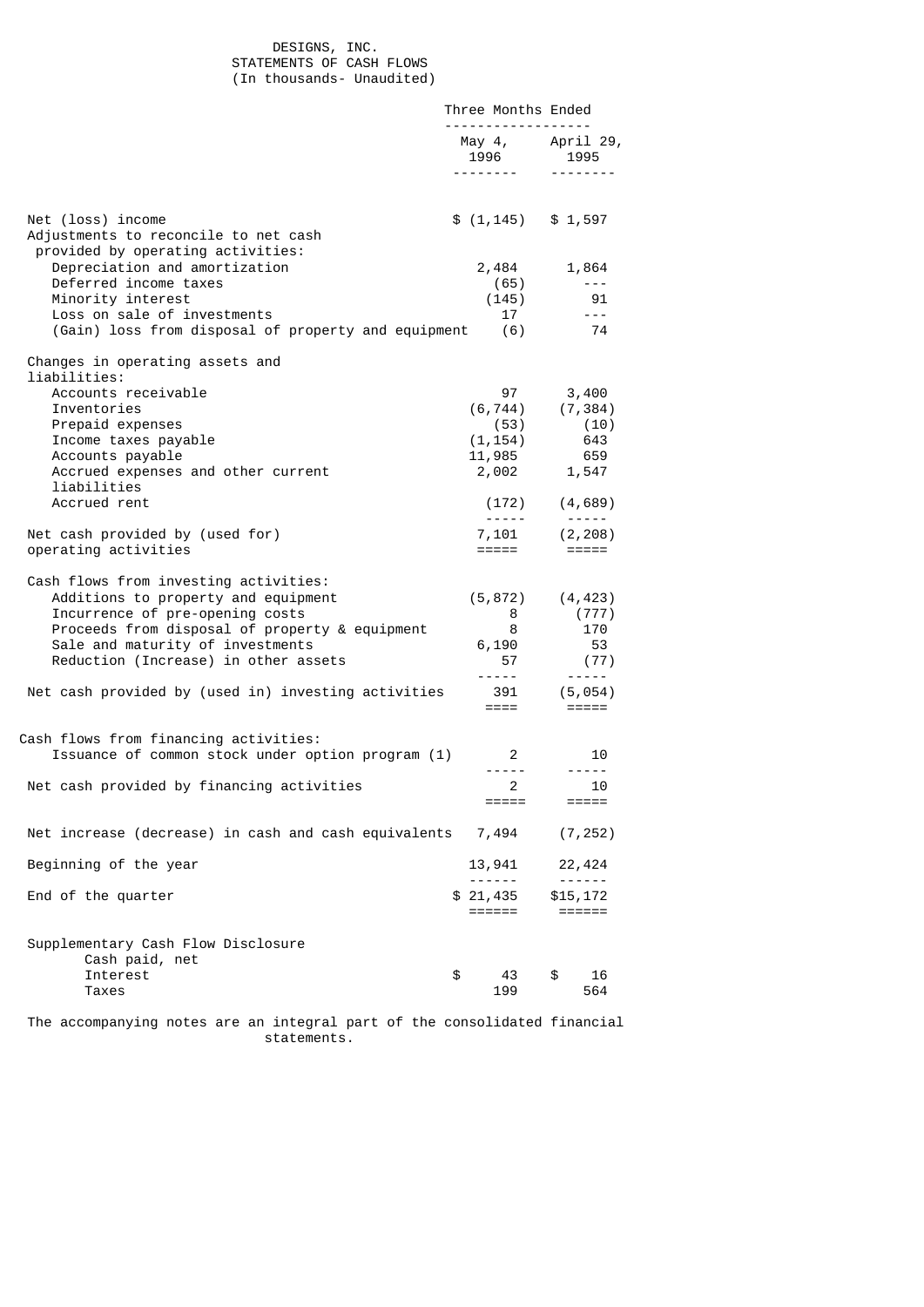## DESIGNS, INC. Notes to Consolidated Financial Statements

# 1. Basis of Presentation

In the opinion of management of the Company, the accompanying unaudited consolidated financial statements contain all adjustments (consisting only of normal recurring adjustments) necessary for a fair presentation of the interim financial statements. These financial statements do not include all disclosures associated with annual financial statements and, accordingly, should be read in conjunction with the notes contained in the Company's audited consolidated financial statements for the year ended February 3, 1996. The Company's business has historically been seasonal in nature and the results of the interim periods presented are not necessarily indicative of the results to be expected for the full year.

### 2. Minority Interest

On January 28, 1995, Designs JV Corp., a wholly-owned subsidiary of the Company, entered into a partnership agreement with LDJV Inc. (the "Partnership Agreement") establishing a joint venture to sell Levi's(R) brand products and jeans-related products in Original Levi's(R) Stores and Levi's(R) Outlet stores. LDJV Inc. is a wholly-owned subsidiary of Levi's Only Stores, Inc., which is a wholly-owned subsidiary of Levi Strauss & Co. The partnership established pursuant to the Partnership Agreement is known as The Designs/OLS Partnership (the "OLS Partnership").

The operating results of the OLS Partnership are consolidated with the financial statements of the Company for the three and twelve months ended May 4, 1996. Minority interest at May 4, 1996 represents LDJV Inc.'s 30% interest in the OLS Partnership.

In accordance with the Partnership Agreement, the OLS Partnership distributed \$133,000 to its partners at the end of the first quarter of fiscal 1995. This capital distribution represented funds sufficient to pay taxes associated with the earnings of the OLS Partnership for the three month period ended April 29, 1995. There have been no cash distributions made during the first quarter of fiscal 1996.

#### 3. Restructuring

In fiscal 1993, the Company recorded a non-recurring pre-tax charge of \$15.0 million which covered the costs associated with the closing of 15 of its poorest performing Designs stores. The costs to close these 15 stores totaled \$9.6 million, comprised of \$6.1 million of cash and \$3.5 million of noncash costs. Total costs of \$9.6 million to close the 15 stores were less than the original pre-tax estimate, primarily due to favorable negotiations with landlords. The remaining reserve of \$5.4 million was recognized in part in the first quarter of fiscal 1995 and in part in the fourth quarter of fiscal 1994 as non-recurring pre-tax income.

## 4. Boston Trading Ltd., Inc. Acquisition

On May 2, 1995, the Company acquired certain assets of Boston Trading Ltd., Inc. In accordance with the terms of the Asset Purchase Agreement dated April 21, 1995, the Company paid \$5.4 million in cash, financed by operations, and delivered a non-negotiable promissory note in the principal amount of \$1 million payable in two equal annual installments through May 1997.

During the first quarter of fiscal 1996, the Company asserted rights of indemnification under the Asset Purchase Agreement. In accordance with the Asset Purchase Agreement and the promissory note issued thereunder, the Company has the right to satisfy its indemnification rights by offsetting against the payment of principal and interest payable under the promissory note. Accordingly, the Company did not make the \$500,000 payment of principal due on May 2, 1996. The Company has paid all interest due through May 2, 1996.

## 5. Amendment to Credit Agreement

On May 8, 1996, subsequent to the quarter ended May 4, 1996, the Company signed an amendment to the \$20 million revolving credit agreement dated as of November 17, 1995 among the Company, BayBank Boston, N.A. and State Street Bank and Trust Company. This amendment increased the letter of credit portion of this facility, which is used for the purchase of inventory, from \$5 million to \$8 million.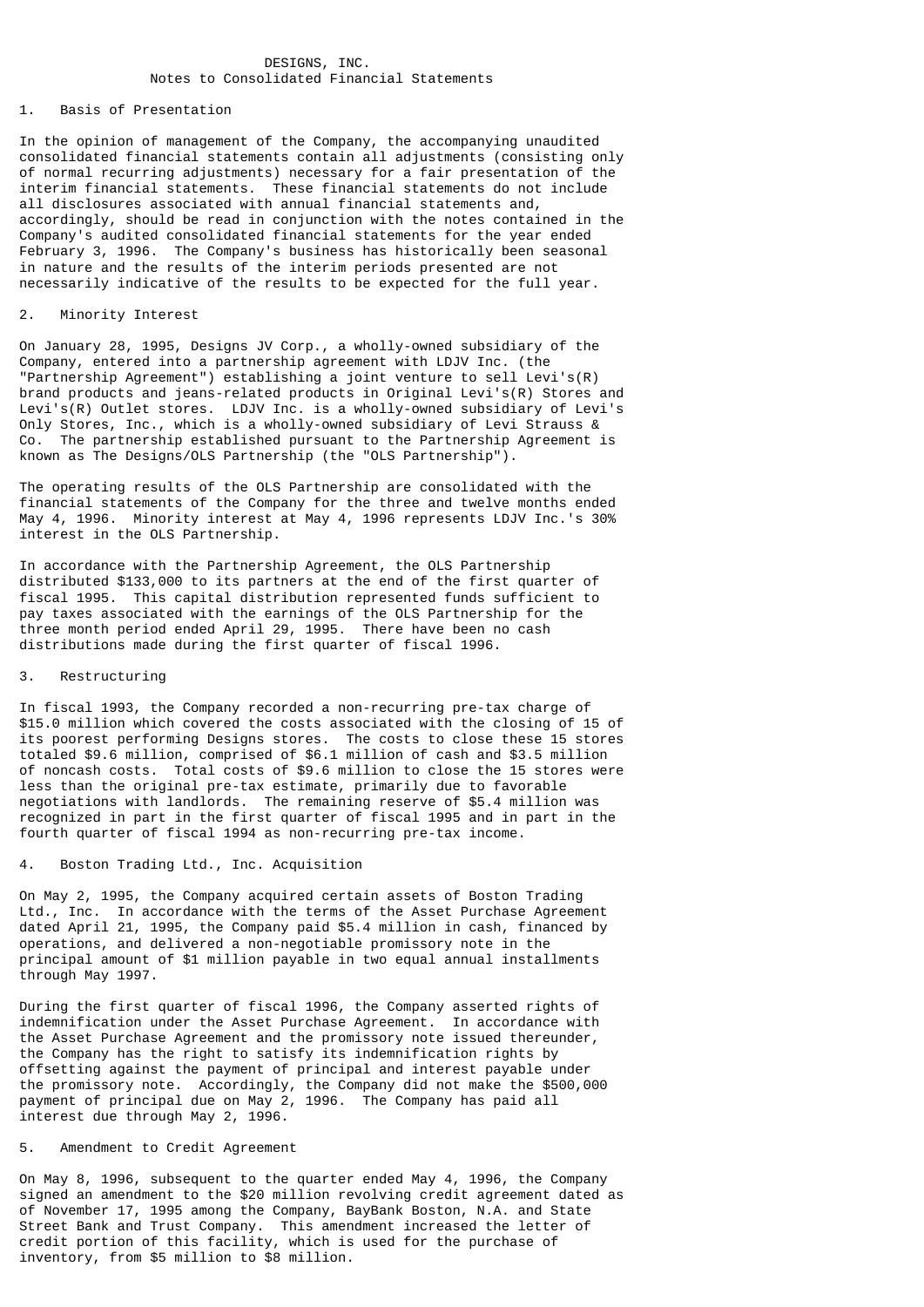At May 4, 1996, the Company had outstanding letters of credit totaling \$3.2 million.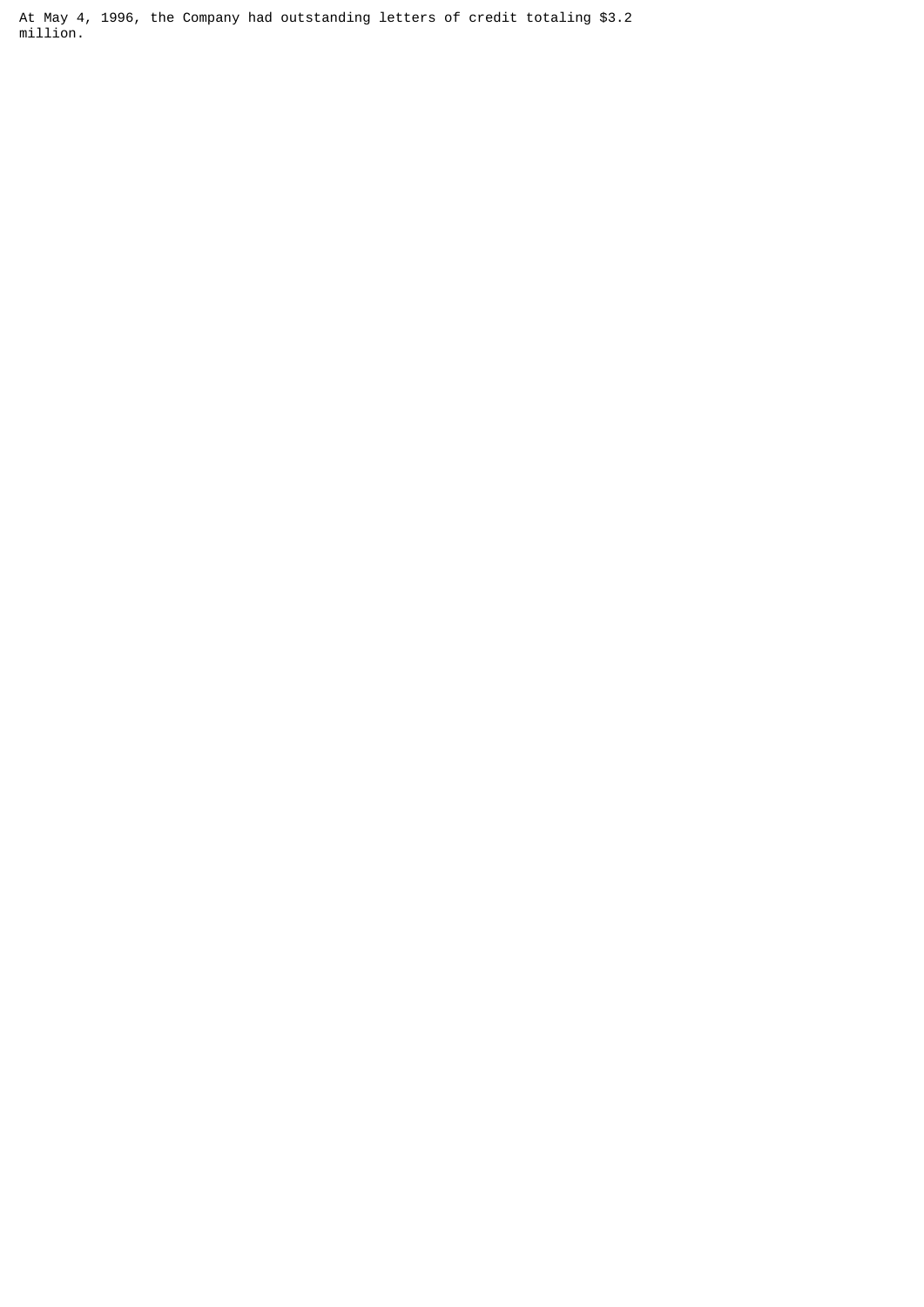Part I. Item 2. Management's Discussion and Analysis of Financial Condition and Results of Operations

# RESULTS OF OPERATIONS

Sales for the first quarter of fiscal 1996 were \$59.3 million as compared to sales of \$57.3 million in the first quarter of fiscal 1995. Comparable store sales decreased 8% for the first quarter as compared to the same period in the prior year. Comparable stores are retail locations that have been in operation for at least one full fiscal year. Of the 155 stores the Company operated as of May 4, 1996, 112 were comparable stores. This decrease in sales was due to the lack of a strong spring product focus and reduced customer traffic caused by the extra long winter season in the Northeast.

Gross margin rate (including the costs of occupancy) for the first quarter equaled 27.2 percent of sales as compared with 28.2 percent in the prior year. The decrease reflects higher occupancy costs due to the deleveraging of sales offset slightly by an increase in the percentage of business generated in the higher margin joint venture stores.

Selling, general and administrative expenses increased to 27.1% of sales, as compared to 24.7% in the prior year principally due to additional infrastructure expenses associated with the development of the vertically integrated Boston Traders(R) brand. This increase is partially offset by store payroll expense as a percentage of sales decreasing to 11.3% as compared to 11.6% in the prior year.

In fiscal 1993, the Company recorded a non-recurring pre-tax charge of \$15.0 million which covered the costs associated with the closing of 15 of its poorest performing Designs stores. Total costs of \$9.6 million, comprised of \$6.1 million of cash and \$3.5 million of noncash costs, to close the 15 stores were less than the original pre-tax estimate, primarily due to favorable negotiations with landlords. The remaining reserve of \$5.4 million was recognized in part in the first quarter of fiscal 1995 and in part in the fourth quarter of fiscal 1994 as non-recurring pre-tax income.

Depreciation and amortization expense of \$2.5 million for the first quarter of fiscal 1996 represents an increase of 33% as compared with the same period in fiscal 1995 due to the cost of new store openings and remodeled stores. For the rolling 12 month period, depreciation and amortization increased 2%, primarily due to the timing of store openings.

Interest expense was \$44,000 and \$22,000 in fiscal 1996 and fiscal 1995, respectively. On a rolling 12 month basis, interest expense increased to \$218,000 as compared to \$110,000 in the prior period. The increase is attributable to interest payments made in connection with the nonnegotiable promissory note issued in conjunction with the acquisition of certain assets of Boston Trading, Ltd., Inc. in May 1995.

Interest income for the first quarter was \$318,000 compared to \$471,000 in fiscal year 1995. The decrease in income is attributable to a lower average investment balance and average yield compared to the same period last year. For the rolling 12 month period, interest income decreased by 7% from \$1.5 million in the prior period. This decrease is similarly attributable to the decrease in the average investment balance during the rolling 12 month period.

Net income for the first quarter of fiscal year 1996 represents a loss of (\$1.1) million or (\$0.07) per share, as compared with net income of \$1.6 million, or \$.10 per share in the first quarter of fiscal 1995. In the first quarter of fiscal 1995, the Company recognized \$2.2 million or \$.08 per share of non-recurring pre-tax income related to the fiscal 1993 restructuring program.

Net income, on a rolling 12 month basis, was \$7.1 million or \$0.45 per share in the 12 month period, as compared with \$18.4 million, or \$1.16 per share in the prior comparable period. Net income for the twelve month period ended April 29, 1995 included the impact of restructuring income of \$5.4 million or \$0.20 per share.

## SEASONALITY

The Company's business is seasonal, reflecting increased consumer buying in the "Fall" and "Holiday" seasons. Historically, the second half of each fiscal year provides a greater portion of the Company's annual sales and operating income.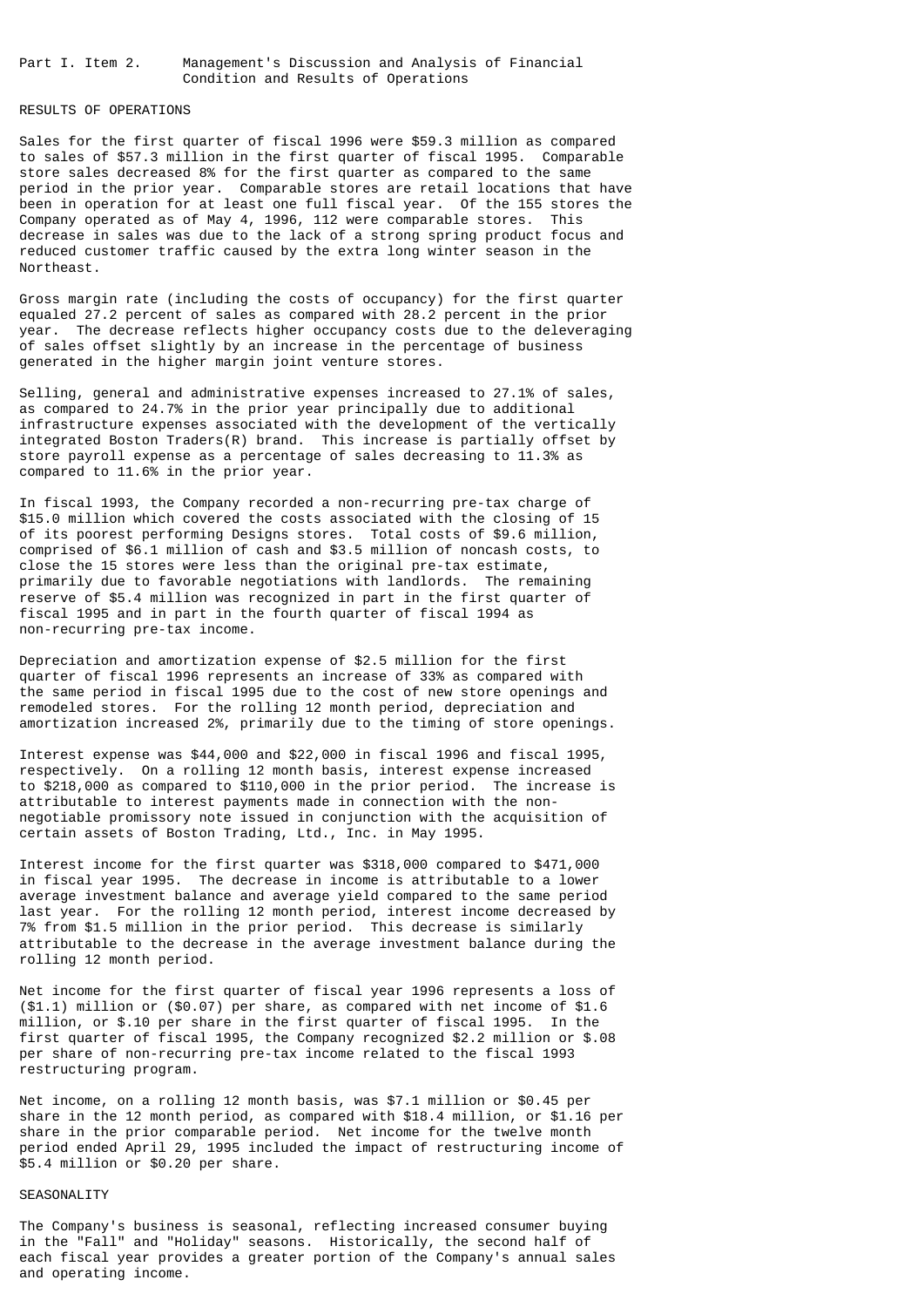#### LIQUIDITY AND CAPITAL RESOURCES

The following discussion of the Company's liquidity, capital resources and capital expansion plans includes certain forward-looking information. Such forward-looking information requires management to make certain estimates and assumptions regarding the Company's expected strategic direction and the related effect of such plans on the financial results of the Company. Actual results and strategic directions may differ from those estimates and assumptions. The Company encourages readers of this information to refer to the Company's Current Report on Form 8-K, previously filed with the United States Securities and Exchange Commission on April 30, 1996, which identifies certain risks and uncertainties that may impact the future earnings and direction of the Company.

The Company's primary cash needs are for operating expenses, including cash outlays associated with the development of the Boston Traders $(R)$ branded product line, seasonal inventory purchases and capital expenses for information technology and new and remodeled stores and acquisitions.

## WORKING CAPITAL AND CASH FLOWS

To date, the Company has financed its working capital requirements and expansion program with cash flow from operations, borrowings and proceeds from Common Stock offerings. Cash provided by operations for the first three months of fiscal 1996 was \$7.1 million as compared to cash used for operations of \$2.2 million for the same period in the prior year.

The Company's working capital at May 4, 1996 was approximately \$59.8 million compared to \$55.0 million on April 29, 1995. This increase was attributable to an increase in inventory in connection with the Boston Trading acquisition and the maturity of certain long term investments.

At May 4, 1996 total inventories were up \$4.7 million or 7.8% from April 29, 1995. This increase is primarily due to an increase in the number of OLS Partnership (as defined below) stores and inventory purchased as part of the Boston Trading acquisition, offset partially by a reduction in inventory due to closed stores and continued efforts by the Company to manage inventory levels.

The Company's trade payables to Levi Strauss & Co., its principal vendor, generally are due 30 days after the date of invoice. The Company has been current with its payments to Levi Strauss & Co. from fiscal 1987 to date. Variations in the amount of trade payables outstanding at the end of different periods relate to the timing of purchases. In the second quarter of fiscal 1995, the Company began sourcing its own merchandise with various off-shore vendors. To date, payment to these vendors have been through the issuance of letters of credit, which require payment upon shipment of merchandise. The Company anticipates that the use of this payment method will be proportionate to its Boston Traders(R) product purchases.

On May 8, 1996, subsequent to the quarter ended May 4, 1996, the Company signed an amendment to the \$20 million revolving credit agreement dated as of November 17, 1995 among the Company, BayBank Boston, N.A. and State Street Bank and Trust Company. This amendment increased the letter of credit portion of this facility, which is used for the purchase of inventory, from \$5 million to \$8 million.

On January 28, 1995, Designs JV Corp., a wholly-owned subsidiary of the Company, and a subsidiary of Levi's Only Stores, Inc., a wholly-owned subsidiary of Levi Strauss & Co., entered into a partnership agreement (the "Partnership Agreement") to sell Levi's(R) brand products and jeans-related products. The joint venture that was established by the Partnership Agreement is known as The Designs/OLS Partnership (the "OLS Partnership"). The term of the joint venture is ten years; however, the Partnership Agreement contains certain exit rights that enable either partner to buy or sell interest its in the joint venture after five years. The Company previously announced that the OLS Partnership may open up to thirty-five to fifty Original Levi's(R) Stores and Levi's(R) Outlet stores throughout eleven Northeast states and the District of Columbia through the end of fiscal 1999. At the end of the first quarter of fiscal 1996 there were eleven Original Levi's(R) Stores and four Levi's(R) Outlet stores.

In June 1994, Levi Strauss & Co. advised the Company that it did not see any additional growth in the Levi's(R) Outlet by Designs store format, other than additional outlet stores that might be opened by the OLS Partnership. As such, the Company does not currently plan to open any Levi's(R) Outlet by Designs stores during fiscal 1996. In addition, the OLS Partnership is opening its own outlet stores, which may impact the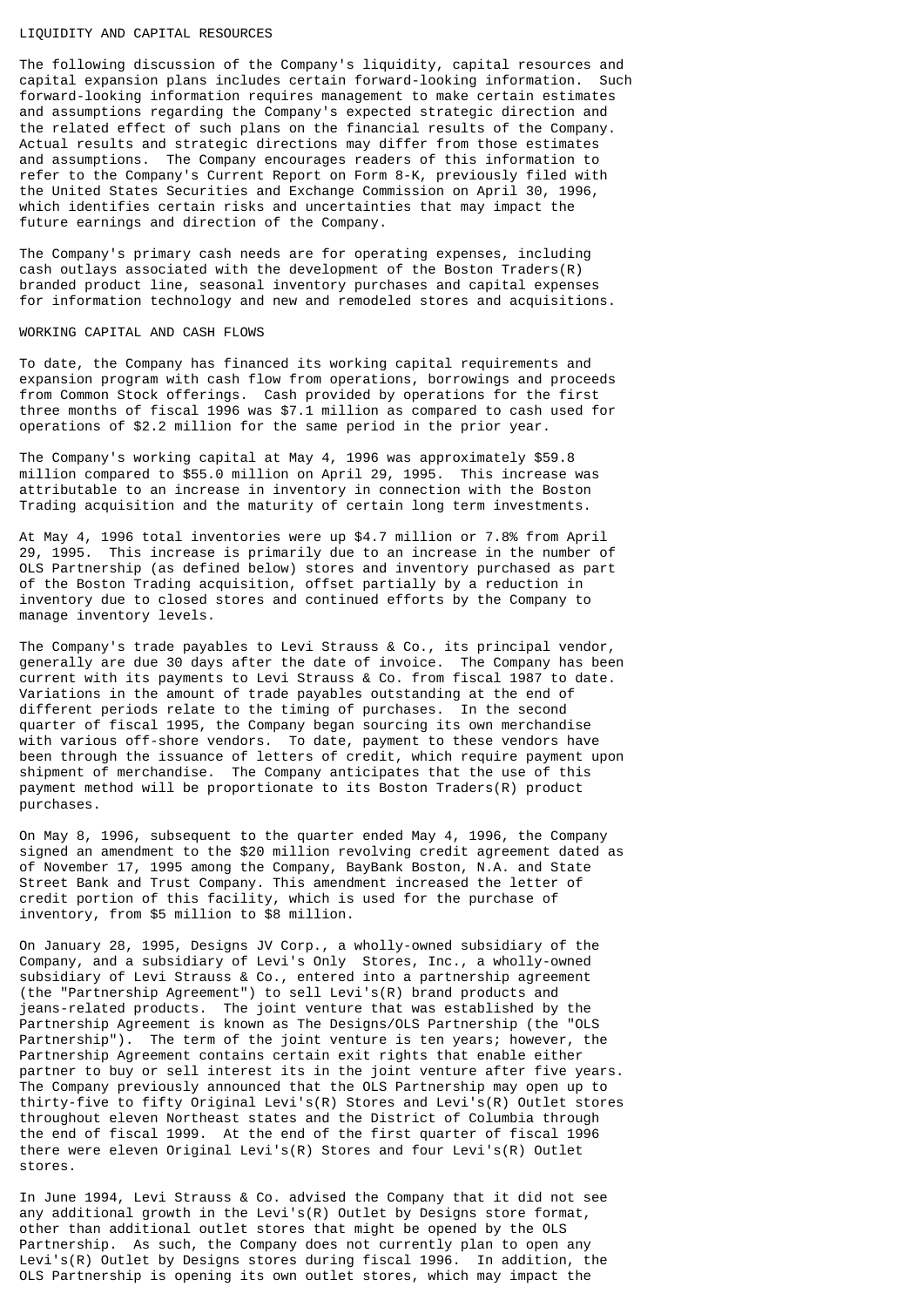availability of goods to the Levi's(R) Outlet by Designs stores.

It is the intention of the partners in the joint venture that the OLS Partnership's working capital and funds for its future expansion will come from its operations, capital contributions, loans from the partners and borrowings from third parties.

### CAPITAL EXPENDITURES

During the first quarter of fiscal 1996, the Company remodeled three Levi's(R) Outlet by Designs stores. Total cash outlays of \$5.7 million and \$4.4 million during the first quarter of fiscal years 1996 and 1995 respectively, represent the costs of new and remodeled stores, relocation of corporate facilities, as well as, other corporate capital spending during the periods.

In the second quarter of fiscal 1995, the Company acquired certain assets of Boston Trading Ltd., Inc. This acquisition was completed so that the Company would own the Boston Traders(R) brand name and certain Boston Traders(R) outlet store assets. The Company currently plans to use the Boston Traders(R) brand to transition from being a single vendor retailer to a vertically integrated retailer featuring the Boston Traders(R) brand and select Levi Strauss & Co. brands. In the spring of fiscal 1997, the Company plans to open up to six new specialty stores which will predominantly feature Boston Traders(R) brand product.

The Company continually evaluates discretionary investments in new projects that may complement its existing business. Further, as leases expire, the Company continues to evaluate the performance of its existing stores. As a result of this process, certain store locations could be closed or relocated within a center in the future.

The Company expects that cash flow from operations, short-term borrowings and available cash will enable it to finance its current working capital, remodeling and expansion requirements during the remainder of the fiscal year.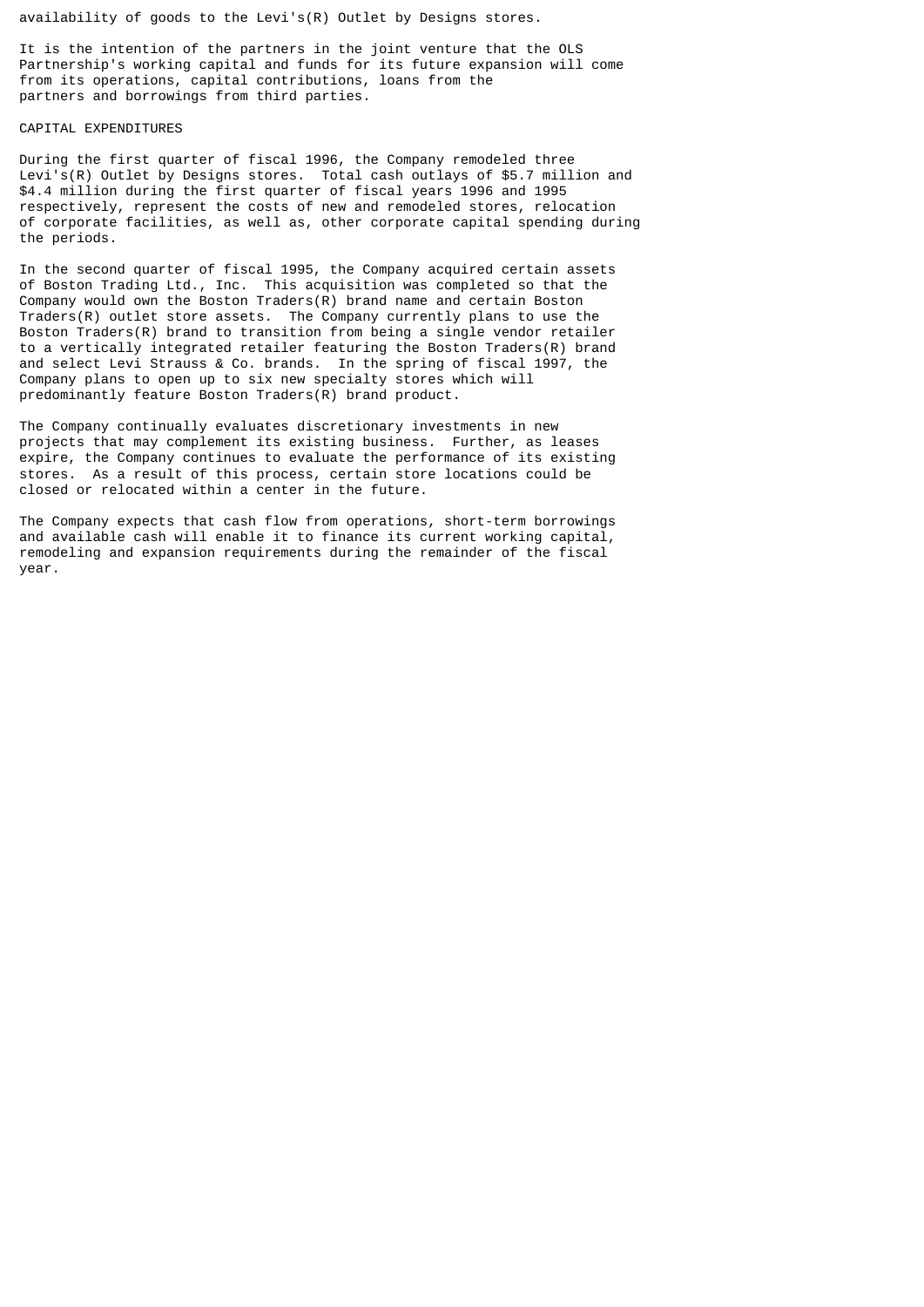#### Part II. Other Information

#### ITEM 1. Legal proceedings

The Company is a party to litigation and claims arising in the normal course of its business. Barring unforeseen circumstances, management does not expect the results of these actions to have a material adverse effect on the Company's business or financial condition.

ITEM 6. Exhibits and Reports on Form 8-K

A. Reports on Form 8-K:

 The Company reported under item 5 on Form 8-K, dated April 30, 1996, certain cautionary statements of the Company to be taken account in conjunction with the consideration and review of the Company's publicly disseminated documents (including oral statements made by others on behalf of the Company) that include forward looking information.

B. Exhibits:

- 3.1 Restated Certificate of Incorporation of the Company, as amended (included as Exhibit 3.1 to Amendment No. 3 to the Company's Registration Statement on Form S-1 (No. 33-13402), and incorporated herein by reference). \*
- 3.2 Certificate of Amendment to Restated Certificate of Incorporation, as amended, dated June 22, 1993.
- 3.3 Certificate of Designations, Preferences and Rights of a Series of Preferred Stock of the Company establishing Series A Junior Participating Cumulative Preferred Stock dated May 1, 1995 (included as Exhibit 3.2 to the Company's Annual Report on Form 10-K dated May 1, 1996, and incorporated herein by reference).
- 3.4 By-Laws of the Company, as amended (included as Exhibit 3.1 to the Company's Quarterly Report on Form 10-Q dated December 12, 1995 and incorporated herein by reference).
- 4.1 Shareholder Rights Agreement dated as of May 1, 1995 between the Company and its transfer agent (included as Exhibit 4.1 to the Company's Current Report on Form 8-K dated May 1, 1995, and incorporated herein by reference).
- 10.1 1987 Incentive Stock Option Plan, as amended (included as Exhibit 10.1 to the Company's Annual Report on Form 10-K dated April 29, 1993, and incorporated herein by reference).
- 10.2 1987 Non-Qualified Stock Option Plan, as amended (included as Exhibit 10.2 to the Company's Annual Report on Form 10-K dated April 29, 1993, and incorporated herein by reference).
- 10.3 1992 Stock Incentive Plan, as amended (included as Exhibit A to the Company's definitive proxy statement dated May 10, 1994, and incorporated herein by reference).
- 10.4 Executive Incentive Plan effective through the fiscal year ended January 28, 1995 (included as Exhibit 10.8 to the Company's Annual Report on Form 10-K for the year ended January 28, 1994, and incorporated herein by reference).
- 10.5 License Agreement between the Company and Levi Strauss & Co. dated as of April 14, 1992 (included as Exhibit 10.8 to the Company's Annual Report on Form 10-K dated April 29, 1993, and incorporated herein by reference).
- 10.6 Credit Agreement among the Company, BayBank Boston, N.A. ("BayBank"), and State Street Bank and Trust Company ("State Street") dated as of November 17, 1994 (included as Exhibit 1 to the Company's Current Report on Form 8-K dated November 22, 1994, and incorporated herein by reference).
- 10.7 Amendment dated June 2, 1995 to the Credit Agreement among the Company, BayBank, and State Street dated as of November 17, 1994 (included as Exhibit 10.18 to the Company's Quarterly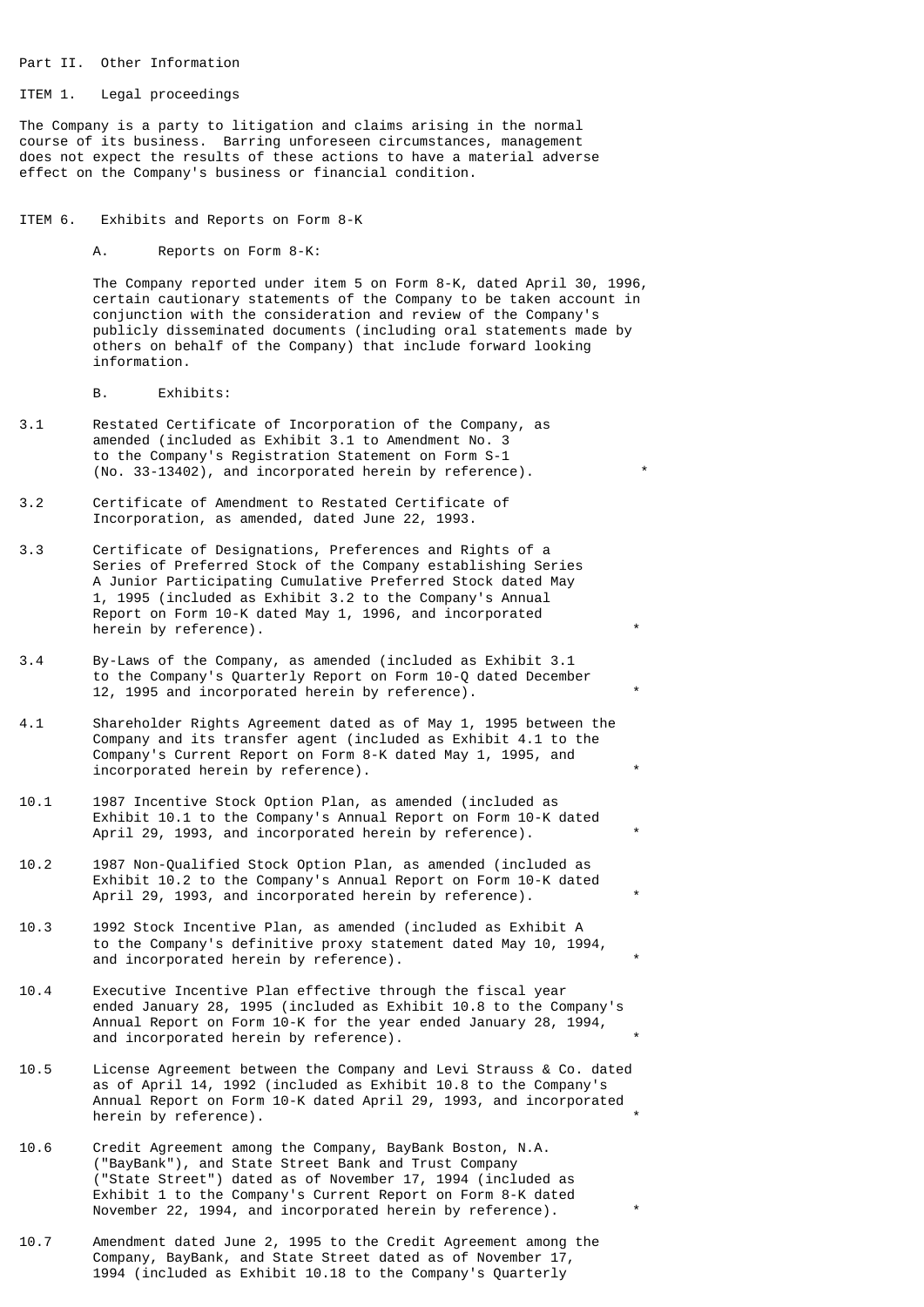Report on Form 10-Q dated September 12, 1995, and incorporated herein by reference).

- 10.8 Amendment dated May 8, 1996 to the Credit Agreement among the Company, BayBank, and State Street dated as of November 17, 1994 (included as Exhibit 10.1 to the Company's Current Report on Form 8-K dated June 6, 1996, and incorporated herein by reference).
- 10.9 Consulting Agreement between the Company and Stanley I. Berger dated December 21, 1994 (included as Exhibit 10.7 to the Company's Annual Report on Form 10-K, dated April 28, 1995, and incorporated herein by reference).
- 10.10 Participation Agreement among Designs JV Corp. (the "Designs Partner"), the Company, LDJV Inc. (the "LOS Partner"), Levi's Only Stores, Inc. ("LOS"), Levi Strauss & Co. ("LS&CO") and Levi Strauss Associates Inc. ("LSAI") dated January 28, 1995 (included as Exhibit 10.1 to the Company's Current Report on Form 8-K dated April 24, 1995, and incorporated herein by reference).
- 10.11 Partnership Agreement of The Designs/OLS Partnership (the "OLS Partnership" between the LOS Partner and the Designs Partner dated January 28, 1995 (included as Exhibit 10.2 to the Company's Current Report on Form 8-K dated April 24, 1995, and incorporated herein by reference).
- 10.12 Glossary executed by the Designs Partner, the Company, the LOS Partner, LOS, LS&CO, LSAI and the OLS Partnership dated January 28, 1995 (included as Exhibit 10.3 to the Company's Current Report on Form 8-K dated April 24, 1995, and incorporated herein by reference).
- 10.13 Sublicense Agreement between LOS and the LOS Partner dated January 28, 1995 (included as Exhibit 10.4 to the Company's Current Report on Form 8-K dated April 24, 1995, and incorporated herein by reference).
- 10.14 Sublicense Agreement between the LOS Partner and the OLS Partnership (included as Exhibit 10.5 to the Company's Current Report on Form 8-K dated April 24, 1995, and incorporated herein by reference).
- 10.15 License Agreement between the Company and the OLS Partnership (included as Exhibit 10.6 to the Company's Current Report on Form 8-K dated April 24, 1995, and incorporated herein by reference).
- 10.16 Administrative Services Agreement between the Company and the OLS Partnership dated January 28, 1995 (included as Exhibit 10.7 to the Company's Current Report on Form 8-K dated April 24, 1995, and incorporated herein by reference).
- 10.17 Asset Purchase Agreement between LOS and the Company relating to the stores located in Minneapolis, Minnesota dated January 28, 1995 (included as Exhibit 10.9 to the Company's Current Report on Form 8-K dated April 24, 1995, and incorporated herein by reference).
- 10.18 Asset Purchase Agreement between LOS and the Company relating to the store located in Cambridge, Massachusetts dated January 28, 1995 (included as Exhibit 10.10 to the Company's Current Report on Form 8-K dated April 24, 1995, and incorporated herein by reference).
- 10.19 Asset Purchase Agreement among Boston Trading Ltd., Inc., Designs Acquisition Corp., the Company and others dated April 21, 1995 (included as Exhibit 10.16 to the Company's Quarterly Report on Form 10-Q dated September 12, 1995, and incorporated herein by reference).
- 10.20 Non-Negotiable Promissory Note between the Company and Atlantic Harbor, Inc., formerly known as Boston Trading Ltd., Inc., dated May 2, 1995 (included as Exhibit 10.17 to the Company's Quarterly Report on Form 10-Q dated September 12, 1995, and incorporated herein by reference). \*
- 10.21 Employment Agreement dated as of October 16, 1995 between the Company and Joel H. Reichman (included as Exhibit 10.1 to the Company's Current Report on Form 8-K dated December 6, 1995,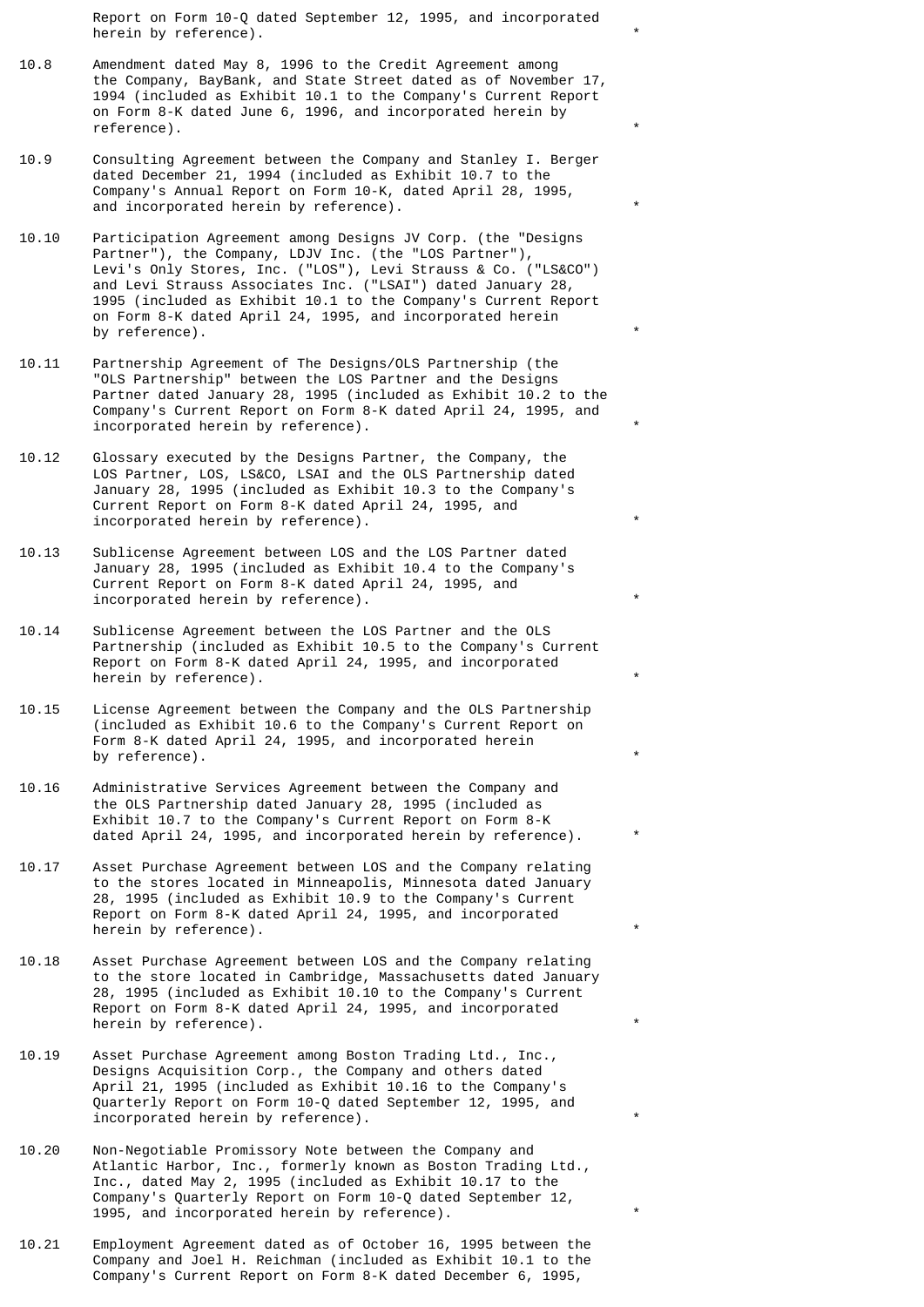and incorporated herein by reference). \*

- 10.22 Employment Agreement dated as of October 16, 1995 between the Company and Scott N. Semel (included as Exhibit 10.2 to the Company's Current Report on Form 8-K dated December 6, 1995, and incorporated herein by reference).
- 10.23 Employment Agreement dated as of October 16, 1995 between the Company and Mark S. Lisnow (included as Exhibit 10.3 to the Company's Current Report on Form 8-K dated December 6, 1995, and incorporated herein by reference).
- 10.24 Employment Agreement dated as of October 16, 1995 between the Company and William D. Richins (included as Exhibit 10.4 to the Company's Current Report on Form 8-K dated December 6, 1995, and incorporated herein by reference).
- 11. Schedule re: computation of per share earnings
- 27 Financial Data Schedule
- 99 Report of the Company dated April 30, 1996 concerning certain cautionary statements of the Company to be taken into account in conjunction with the consideration and review of the Company's publicly disseminated documents (including oral statements made by others on behalf of the Company) that include forward looking information.
- \* Previously filed with the Securities and Exchange Commission.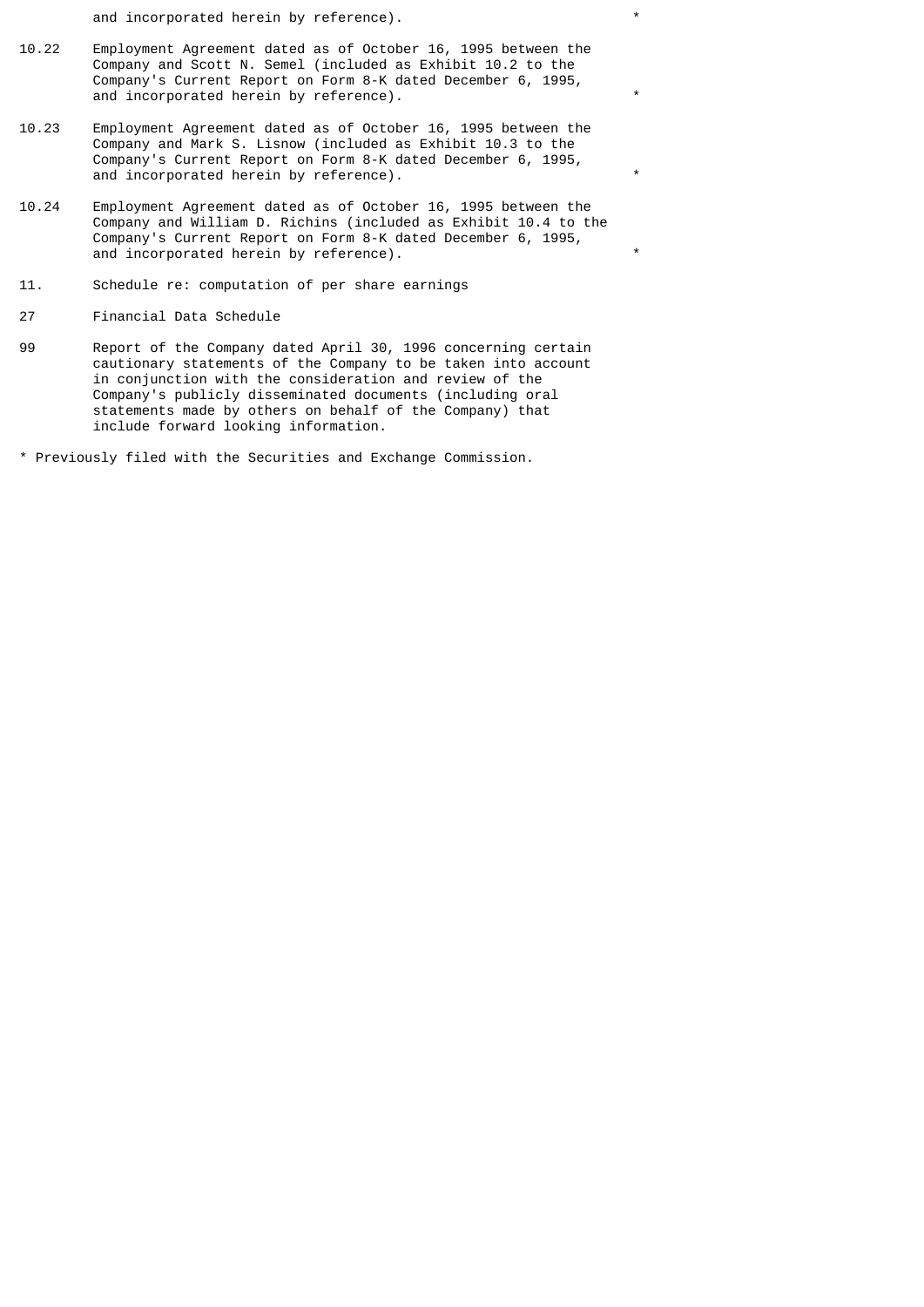Exhibit 11. Statement Re: Computation of Per Share Earnings

|                                                               | Three Months<br>Ended<br>5/4/96 | 4/29/95 | Twelve Months<br>Ended<br>5/4/96<br>(In thousands, except per share data) | 4/29/95  |
|---------------------------------------------------------------|---------------------------------|---------|---------------------------------------------------------------------------|----------|
| Net(loss)income                                               | \$(1, 145)                      | \$1,597 | \$7,054                                                                   | \$18,400 |
| Weighted average<br>shares outstanding<br>during the period   | 15,812                          | 15,756  | 15,778                                                                    | 15,867   |
| Net(loss) income per<br>common and common<br>equivalent share | \$(0.07)                        | \$0.10  | \$0.45                                                                    | \$1.16   |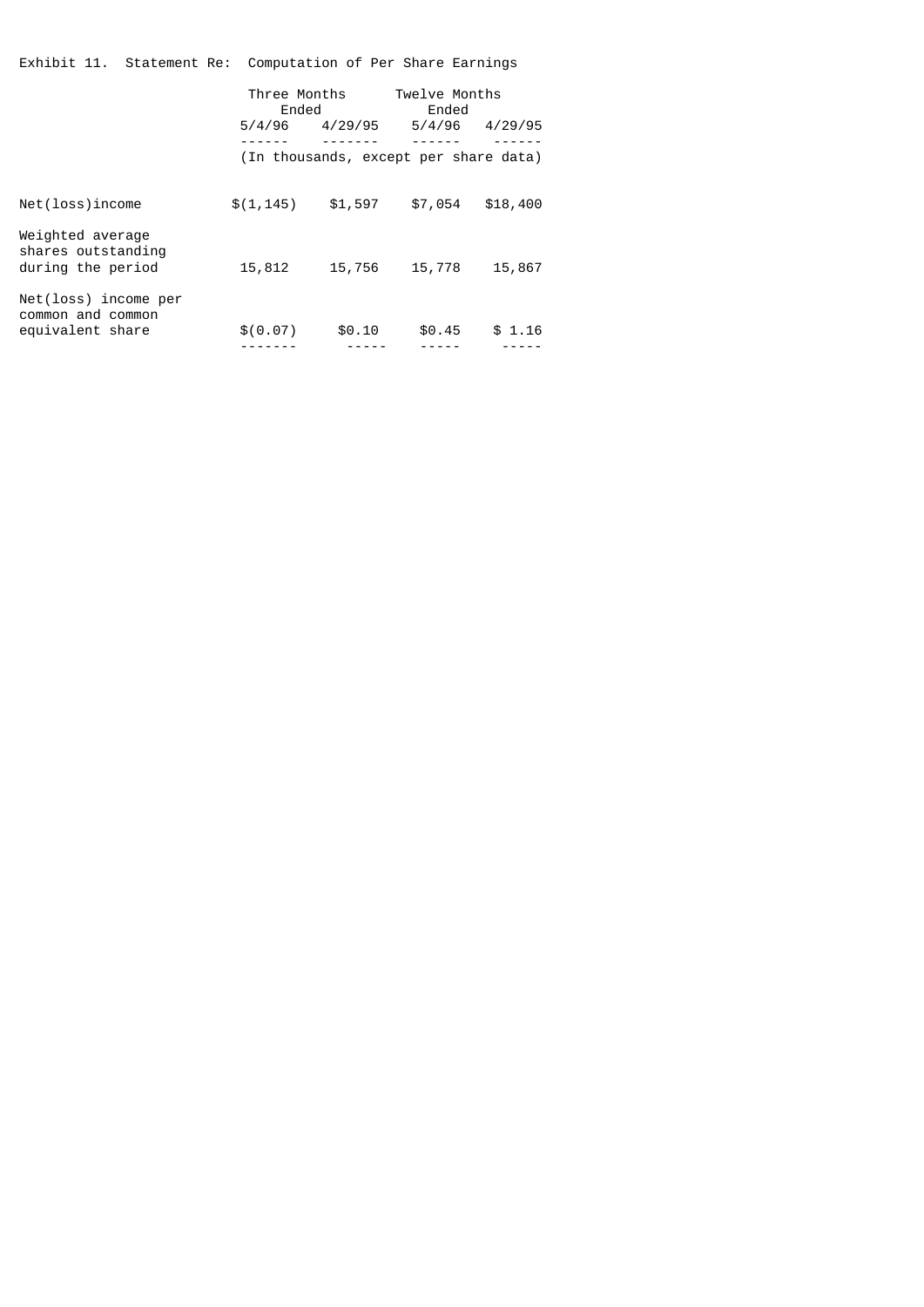Pursuant to the requirements of the Securities Exchange Act of 1934, the Registrant has duly caused this report to be signed on its behalf by the undersigned thereunto duly authorized.

DESIGNS, INC.

 By: /s/ William D. Richins ------------------------ William D. Richins Chief Financial Officer

Dated: June 17, 1995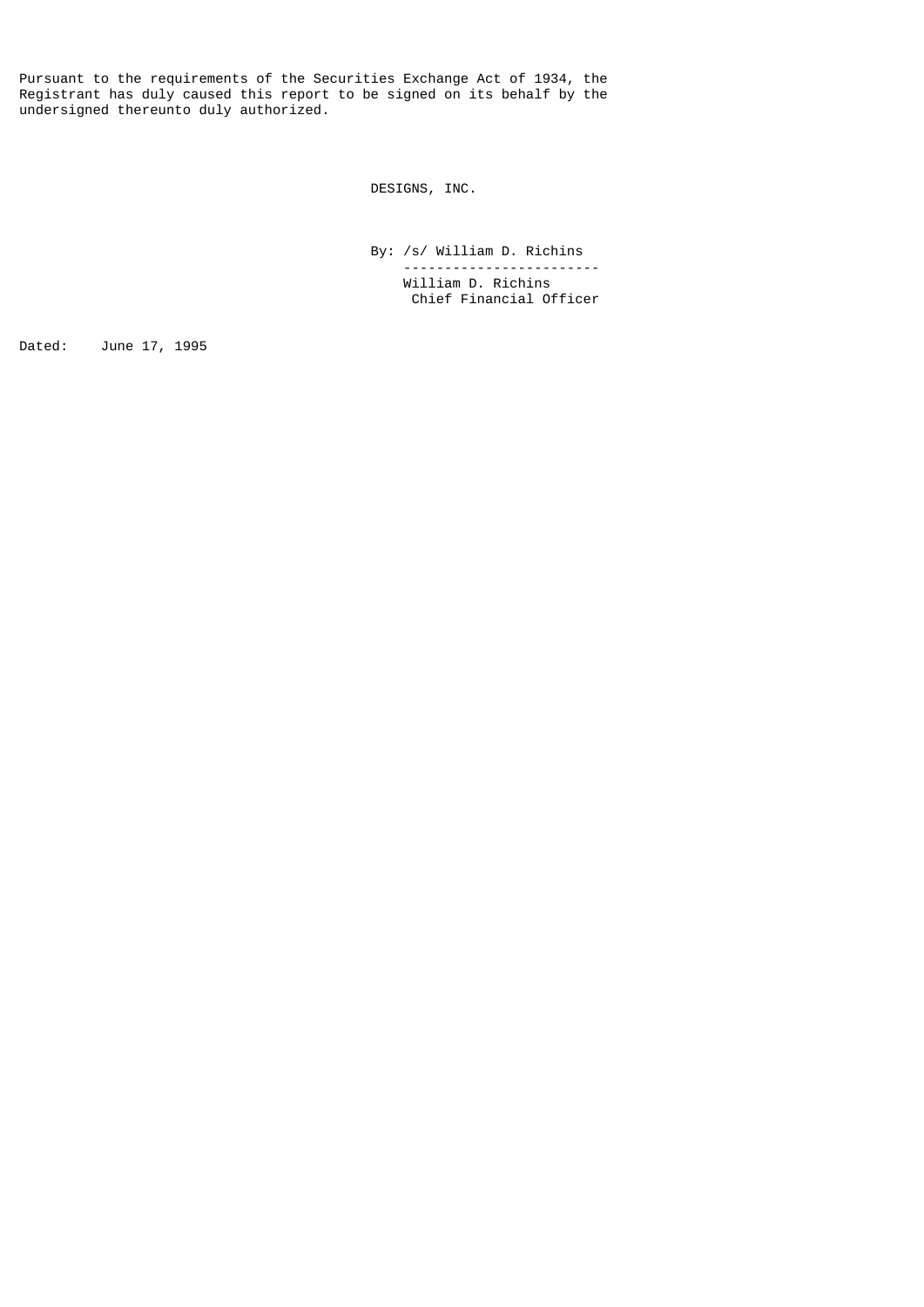## CERTIFICATE OF AMENDMENT TO RESTATED CERTIFICATE OF INCORPORATION **OF OF** DESIGNS, INC.

 DESIGNS, INC., a corporation organized and existing under and by virtue of the General Corporation Law of the State of Delaware (the "Corporation"), DOES HEREBY CERTIFY:

- FIRST: That the Board of Directors of the Corporation at a meeting held on April 8, 1993 duly adopted resolutions proposing and declaring advisable that the Restated Certificate of Incorporation of the Corporation, as heretofore amended, be further amended, and that such amendments be submitted to the stockholders of the Corporation for their consideration, as follows:
	- RESOLVED: That the Board of Directors of the Corporation recommends and deems it advisable that the Restated Certificate of Incorporation of the Corporation, as heretofore amended, be further amended by deleting the first paragraph of Article FOURTH in its entirety and substituting therefor the following new paragraph:

 "FOURTH: The total number of shares of capital stock which the Corporation shall have the authority to issue shall be 50,000,000 shares of Common Stock having a par value of \$.01 per share, amounting to an aggregate par value of \$500,000, and 1,000,000 shares of Preferred Stock having a par value of \$.01 per share, amounting to an aggregate par value of \$10,000."

- RESOLVED: That the aforesaid proposed amendment be submitted to the stockholders of the Corporation for their consideration; and
- RESOLVED: That following the approval by the stockholders of the aforesaid proposed amendment as required by law, the officers of the Corporation be, and they hereby are, and each of them acting singly hereby is, authorized and directed (i) to prepare, execute and file with the Secretary of State of the State of Delaware a Certificate of Amendment setting forth the aforesaid amendment and (ii) to take any and all other actions necessary, desirable or convenient to give effect to the aforesaid amendments or otherwise to carry out the purposes of the foregoing Resolutions.
- SECOND: That holders of a majority of the shares of Common Stock, \$.01 par value, of the Corporation outstanding and entitled to vote on the aforesaid amendment approved such amendment at the Corporation's annual meeting of stockholders held on June 8, 1993.
- THIRD: That the aforesaid amendment was duly adopted in accordance with the applicable provisions of Section 242 of the General Corporation Law of the State of Delaware.

 IN WITNESS WHEREOF, Designs, Inc. has caused this certificate to be signed by Stanley I. Berger, its Chairman of the Board, and attested by Scott N. Semel, its Secretary, this 22 day of June, 1993.

| I |
|---|
|---|

DESIGNS, INC.

/s/ Scott N. Semel By: /s/ Stanley I. Berger - ------------------ ------------------------- Chairman of the Board